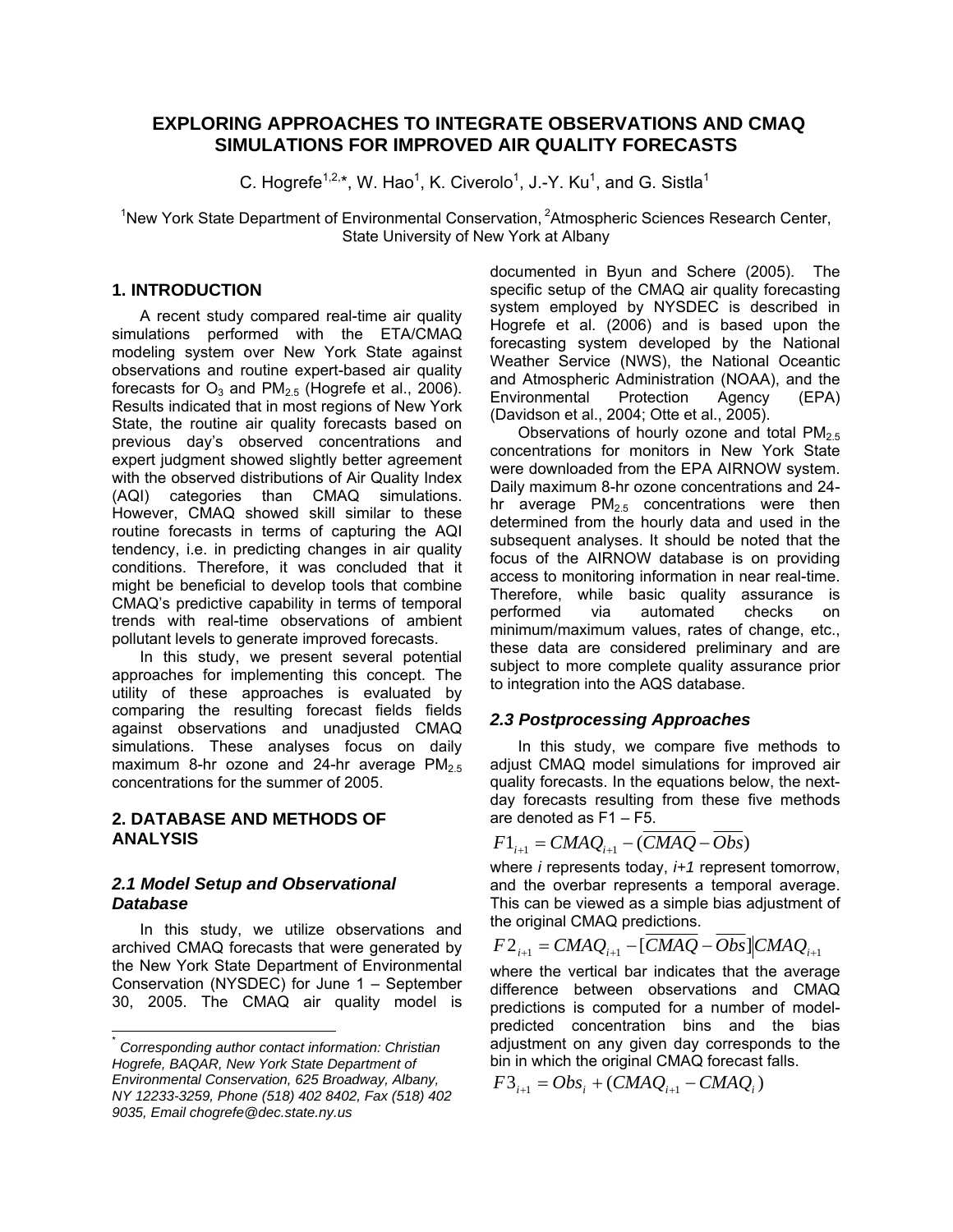This represents a forecasting approach that utilizes the CMAQ-predicted change between today and tomorrow and adds this tendency to today's observed value.

$$
F4_{i+1} = Obs_i + (CMAQ_{i+1} - CMAQ_i) \times \frac{\sigma_{Obs}}{\sigma_{CMAQ}}
$$

where  $\sigma_{obs}$  and  $\sigma_{CMAQ}$  represent the standard deviation of the observed and CMAQ simulated concentrations, respectively. This is similar to method 3, but adjusts the CMAQ-predicted changes to account for differences in the spread of observed and model-predicted distributions.

$$
F5_{i+1} = Obs_i + (CMAQ_{i+1} - CMAQ_i) \times s
$$

where *s* represents the slope of the least-squares linear regression fit between unadjusted CMAQ simulations and observations. This is an alternate approach to method 4 for utilizing CMAQpredicted changes adjusted for differences in the spread of observed and model-predicted distributions.

It is important to point out that methods 1-2

and 4-5 all rely on incorporating observations not just for the current day but for an extended time period. In a routine forecast setting, this extended time period could be the past week, month, or season. In this study, we utilized the fixed time period from June 1 – September 30 also used for evaluating these methods, i.e. for any given day, both past and future observations were included. While this choice would not be feasible in a routine forecast setting, it is still suitable for demonstrating the characteristics of these adjustment methods since no special emphasis is placed on the actual observed next-day values relative to all other values from the 4-month time period that are included in approaches 1-2 and 4-5. Future analysis might consider the impact of the choice of the "calibration" or "learning" period over which the adjustment parameters in methods 1-2 and 4-5 are calculated on the performance of these approaches, but this is beyond the scope of the current study.



Figure 1: Distributions of 24-hr average  $PM_{2.5}$  concentrations from observations, original CMAQ predictions, and adjustment methods  $1 - 5$ . These distributions were constructed from all available data at the 21 PM $_{2.5}$  monitors considered in this analysis.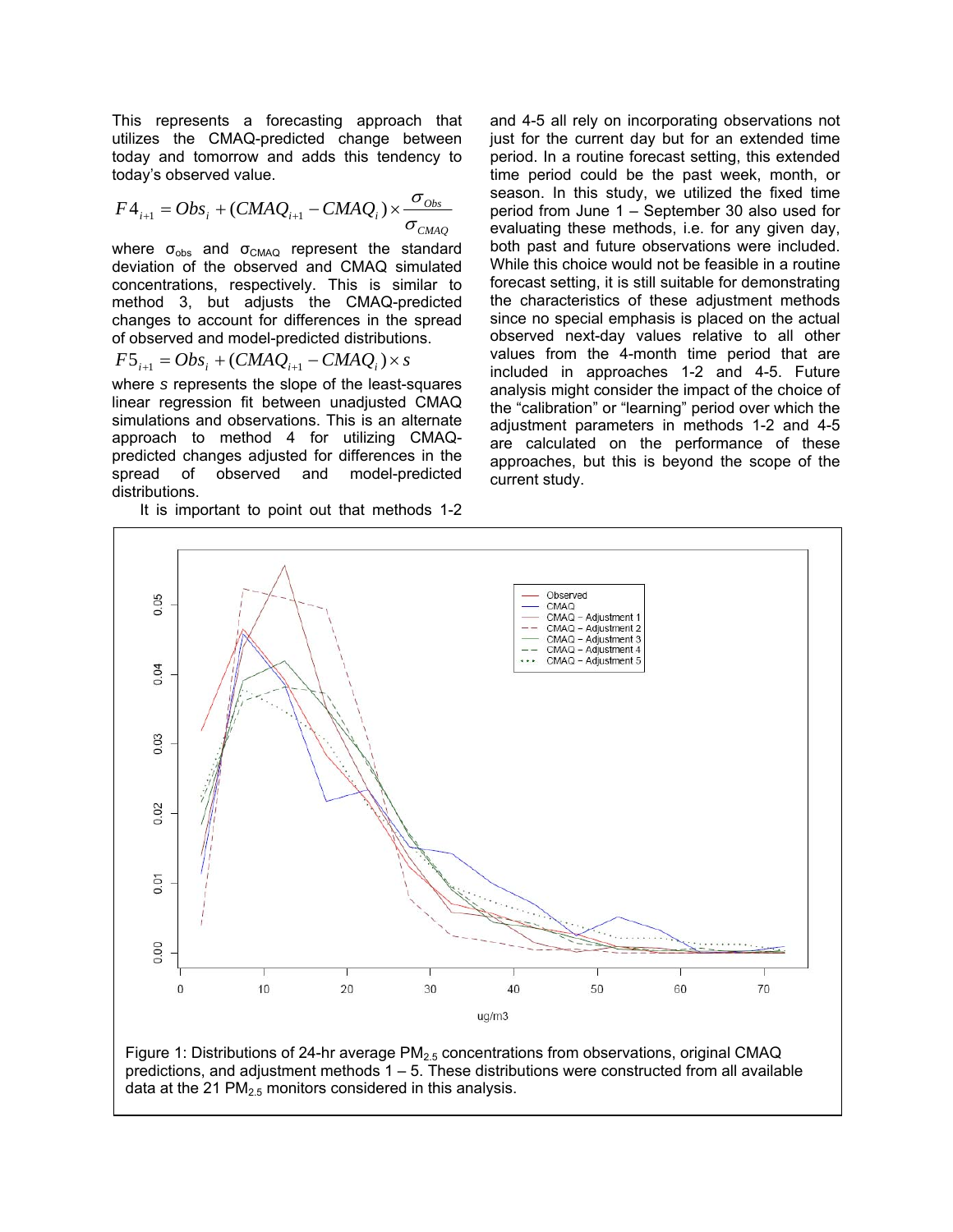#### *2.4 Evaluation Metrics*

To compare the ability of the five model adjustment methods to provide improved forecasts, we employ discrete as well as categorical performance measures (Kang et al., 2005). The discrete forecast measures are the total, systematic, and unsystematic root mean square error (RMSE) as defined by Willmott (1982) and the categorical metrics are the False Alarm Ratio (FAR), Probability of Detection (POD), and Critical Success Index (CSI) as described by Kang et al. (2005). For the categorical metrics, we selected a threshold that corresponds to the transition from the "moderate" to the "unhealthy for sensitivty groups" range of the Air Quality Index (AQI). For ozone, this threshold corresponds to 84 ppb, while for  $PM_{2.5}$ , it corresponds to 40  $\mu$ g/m<sup>3</sup> (U.S. EPA, 1999).

### **3. RESULTS AND DISCUSSION**

As an illustration of the effect of adjustment methods, Figure 1 shows distributions of 24-hr

average  $PM<sub>2.5</sub>$  concentrations from observations, original CMAQ predictions, and adjustment methods 1 – 5. These distributions were constructed from all available data at the 21 AIRNOW  $PM<sub>2.5</sub>$  monitors considered in this analysis. It can be seen that the distribution from the original CMAQ predictions has a heavier tail than the one constructed from observations, consistent with the overprediction of  $PM<sub>2.5</sub>$  at many monitors in New York State reported by Hogrefe et al. (2006). This figure illustrates that all adjustment methods show closer agreement with the observed distribution than the unadjusted CMAQ simulation. However, adjustment methods 1 and especially 2 now tend to underestimate high observed concentrations while methods 3 through 5 lead to distributions that are close to the observed distributions for concentrations above 25  $\mu$ g/m<sup>3</sup>.

While Figure 1 illustrates that the adjustment methods investigated generally lead to a closer agreement between observed and predicted distributions, this does not necessarily indicate that they improve the ability to capture the



Figure 2: Total, systematic, and unsystematic RMSE of daily maximum 8-hr ozone concentrations predicted by the unadjusted CMAQ simulations and adjustment methods  $1 - 5$ . Results were computed separately at each site, and the boxplots indicate the range of results across the 38 ozone monitors considered in this analysis. The center bar of each box represents the median, the lower and upper limits of the box represent the  $25<sup>th</sup>$  and  $75<sup>th</sup>$  percentiles, respectively, and the whiskers extend to the most extreme data point having a distance from the box that is no more than 1.5 times the height of the box. If the notches for different boxes do now overlap, it indicates that the medians associated with each box are significantly different at the 95% confidence level.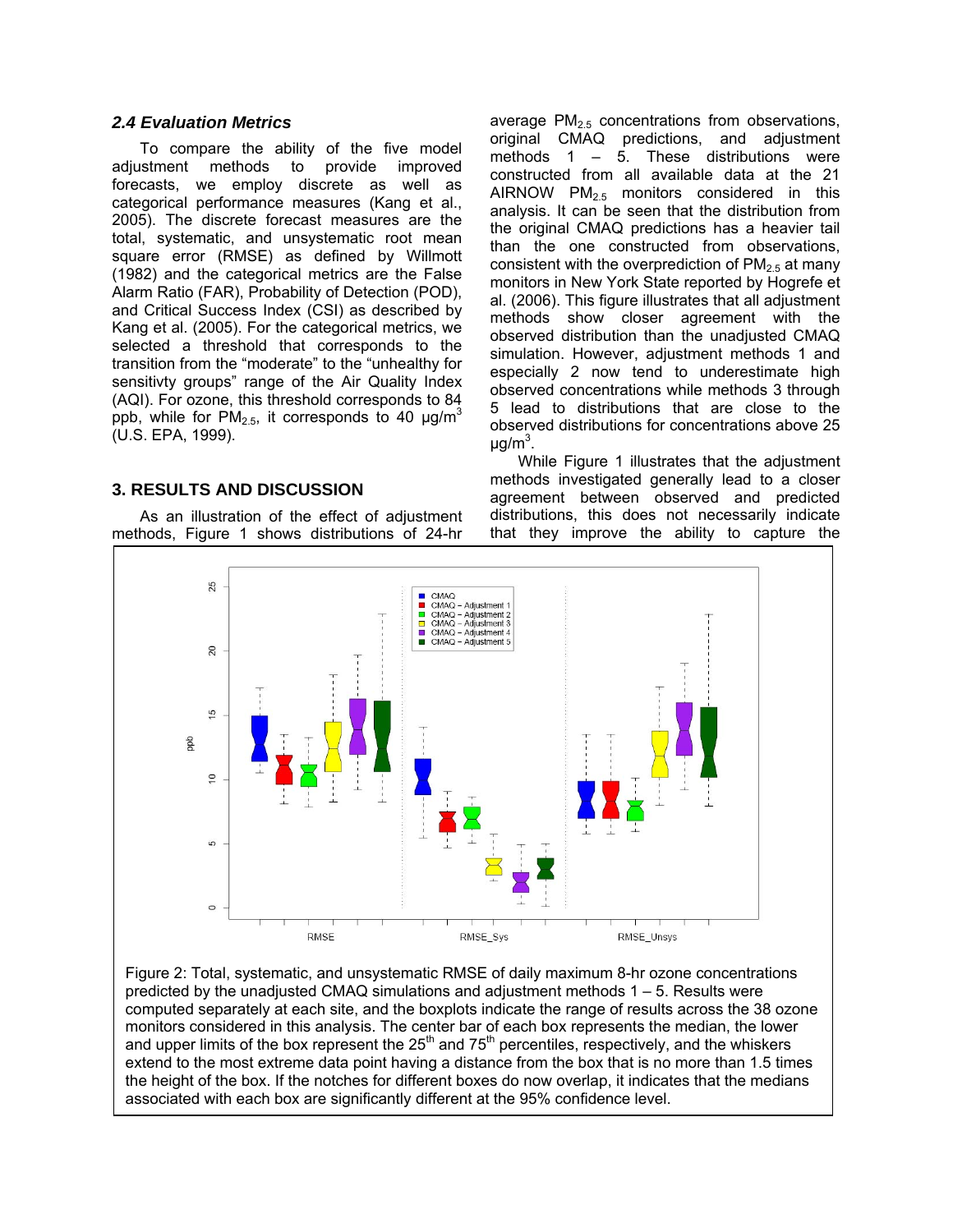temporal fluctuations present in the observations. As discussed in Section 2, we measure this ability through the RMSE (total, systematic, and unsystematic), and the categorical metrics FAR, POD, and CSI. Figure 2 shows RMSE results for daily maximum 8-hr ozone. The boxplots illustrate the range of the various metrics across the 32 ozone monitors utilized here. It is evident that methods 1 and 2, which focus on reducing the overall model bias, reduce the median overall RMSE. This reduction is achieved primarily through a reduction of the systematic RMSE while the unsystematic RMSE remains largely unchanged. On the other hand, adjustment methods 3-5 that use today's observations as starting point and adjust it with unscaled or scaled model-predicted changes show an even stronger reduction in the systematic RMSE, but also an increase in the unsystematic RMSE, leading to little changes in the overall RMSE. The significant reduction of the systematic RMSE for methods 3-5 is expected since these methods aim at moving the best-fit line of model predictions vs. observations closer to a 1:1 line, the departure from which is measured by the systematic RMSE. A possible interpretation of the increase of the unsystematic RMSE might be that model predicted day-to-day changes, i.e. the first derivative of the CMAQ predicted time series, contain a higher level of random fluctuations than the original time series. These random fluctuations are then further amplified if the model-predicted changes are multiplied by the ratios of observed and predicted standard deviations. Results for  $PM<sub>2.5</sub>$  are qualitatively similar to those shown in Figure 2 for ozone.

Figure 3 shows categorical performance metrics for  $PM_{2.5}$  calculated for a threshold of 40 µg/m<sup>3</sup> for unadjusted and adjusted CMAQ predictions. The numbers shown in this Figure were calculated as average over all  $PM_{2.5}$ monitors considered in this study. Methods 1 and 2 reduce both the FAR and the POD, consistent with Figure 1 that showed a tightening of the distributions for these two methods. On the other hand, method 3 shows an increase in the FAR and a constant POD, while methods 4-5 shows an increase in both the FAR and the POD. The results for the CSI, which measures the overall ability of a prediction to capture exceedances while avoiding false alarms, indicate that methods 1-4 all provide better performance in this category



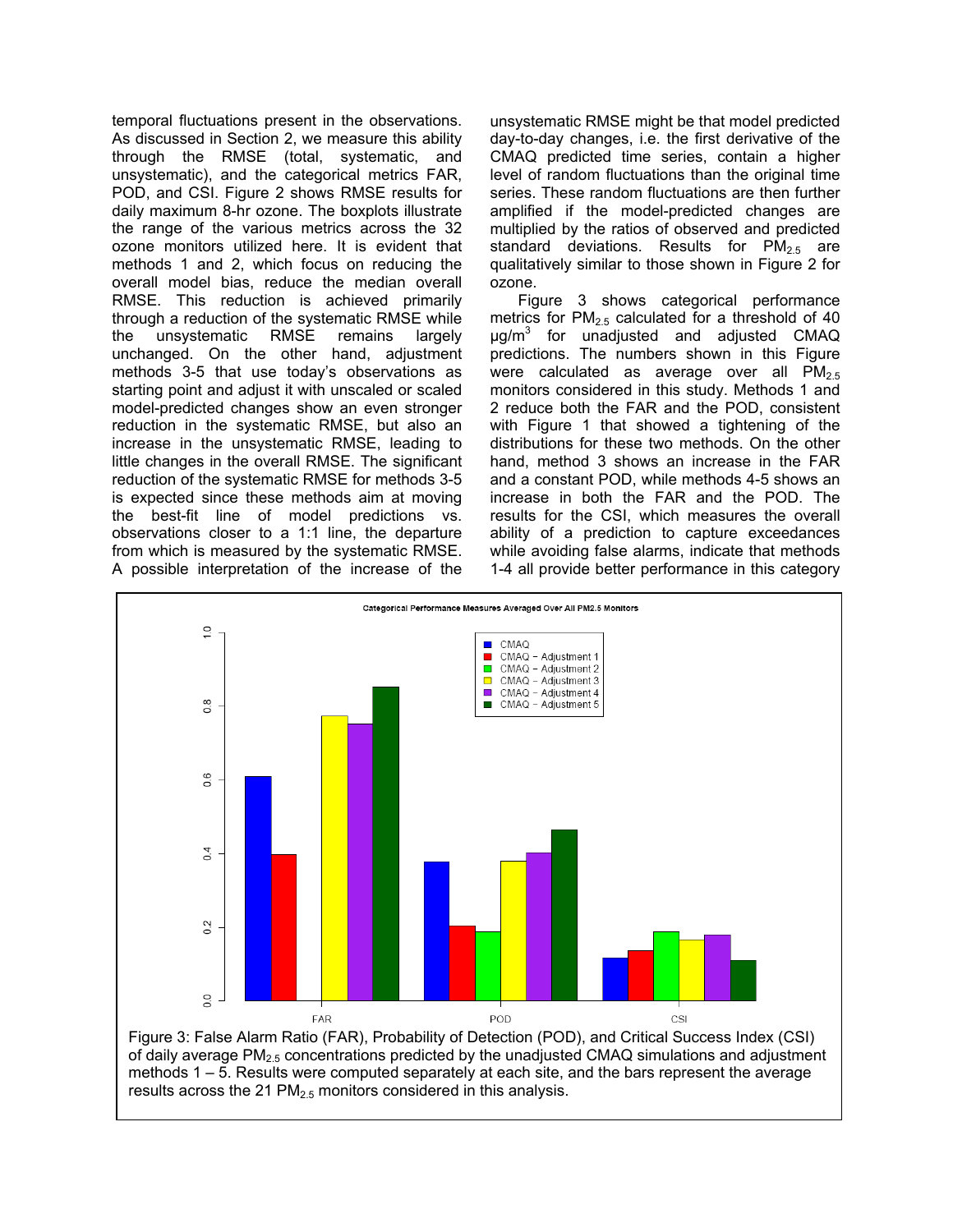compared to the unadjusted CMAQ results. The results for ozone (not shown here) indicate that methods 2 and 3 perform best for this metric. This is driven by only a slight increase in the FAR but a larger increase in the POD when method 3 is used to adjust CMAQ predictions.

While the results shown in figure 3 were averaged over all stations, we also determined the best adjustment method separately for each metric (lowest total RMSE or highest CSI) and pollutant (ozone and  $PM<sub>2.5</sub>$ ) at each site. Figure 4 shows the percentage of sites at which a given adjustment method performed best for a given metric and pollutant. If there was a tie for the best performance between different metrics at a given station, they were all included in the count for that station and weighted accordingly. This figure clearly illustrates that method 2, the binned bias correction, is the best approach to lower the overall RMSE at most monitors for both O3 and PM<sub>2.5</sub>. However, the results are more varied when one considers the CSI. For both ozone and  $PM<sub>2.5</sub>$ , there is a small number of stations at which the original CMAQ predictions yield a higher CSI than any of the adjustment methods explored in this

study. At about half of the remaining stations where one of the postprocessing approaches yields a higher CSI than the unadjusted CMAQ results, method 3 is the method of choice for ozone, followed by methods 5, 4, 1, and 2. For  $PM<sub>2.5</sub>$ , however, methods 2 – 4 appear to improve the forecasts at a roughly similar fraction of sites. If one draws a broad distinction between methods 1-2 (the "bias-correction" approaches) and methods 3-5 (the "CMAQ tendency" approaches), the latter appear to be superior to the former in the case of ozone at most sites, but this finding does not necessarily hold true for  $PM<sub>2.5</sub>$ .

## **4. SUMMARY**

This paper described the comparison of five approaches aimed at providing improved air quality forecasts based on both observations and CMAQ simulations. While the "bias-correction" approaches 1 or 2 work best for reducing the total RMSE at most sites, the approaches that combine today's observations with unadjusted or adjusted CMAQ-predicted temporal changes often work best for improving the CSI, especially for ozone. Moreover, it appears that the best adjustment



Figure 4: Percentage of sites at which a given adjustment method performed best for a given metric and pollutant. Grouped from left to right, the metrics and pollutants considered are: total RMSE for daily maximum 8-hr ozone; CSI for daily maximum 8-hr ozone using a threshold of 84 ppb; total RMSE for daily average PM<sub>2.5</sub>; and CSI for daily average PM<sub>2.5</sub> using a threshold of 40 µg/m<sup>3</sup>.